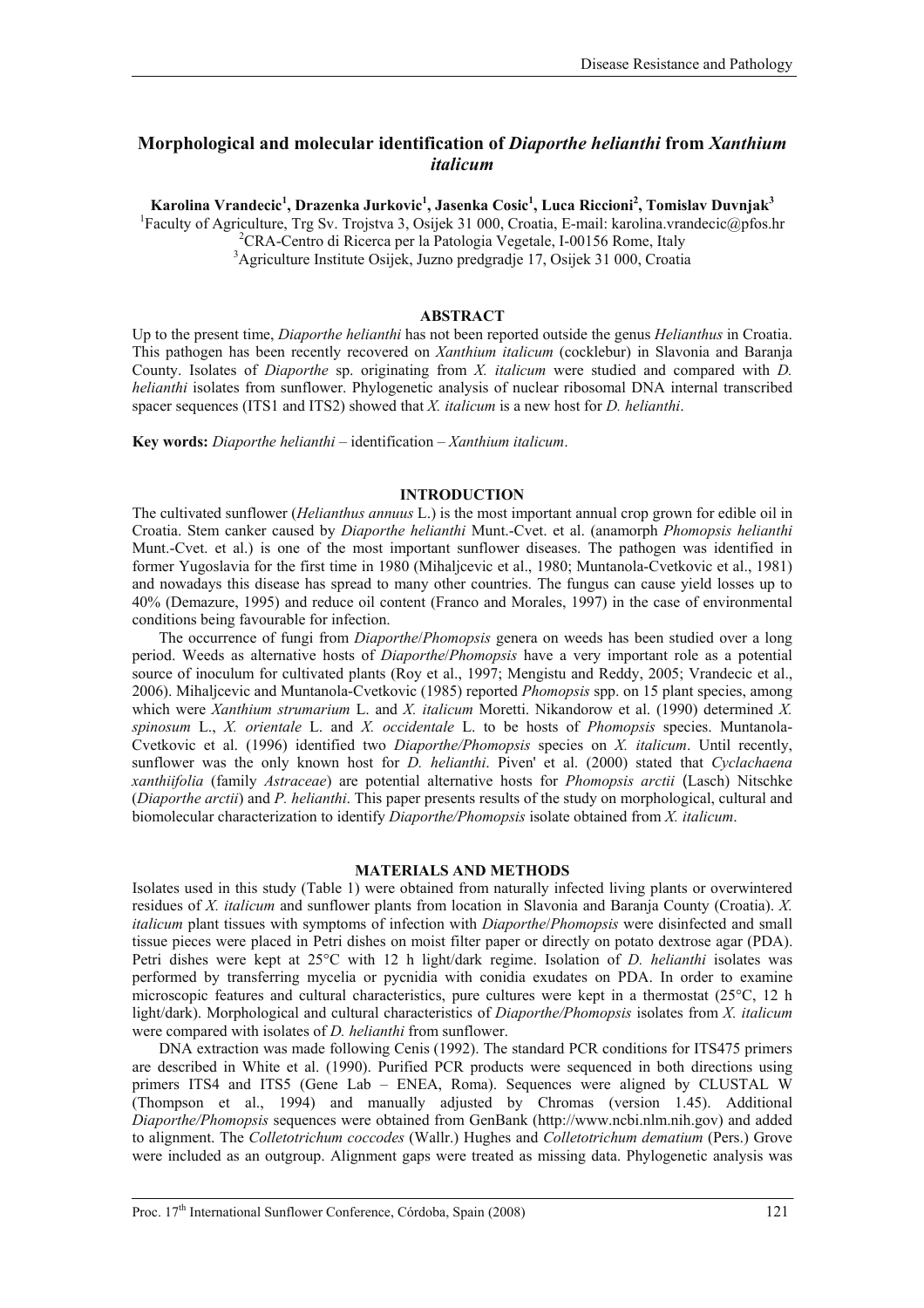conducted by UPGMA (Kimura 2-parameter model) methods using MEGA version 3.1. (Kumar et al. 2004). Bootstrap analysis for 1000 replicates was done to evaluate tree topologies.

| Isolate        | Species      | Host               | Origin           | Reference                   | GenBank numbers |
|----------------|--------------|--------------------|------------------|-----------------------------|-----------------|
| CBS592.81      | D. helianthi | Sunflower          | ex<br>Yugoslavia | Rekab et al.<br>(2004)      | AY705842        |
| IMI318865      | D. helianthi | Sunflower          | ex<br>Yugoslavia | Rekab et al.<br>(2004)      | AJ312363        |
| Dh95004        | D. helianthi | Sunflower          | France           | Say-Lesage<br>et al. (2002) | AF358438        |
| Dh95016        | D. helianthi | Sunflower          | France           | Say-Lesage<br>et al. (2002) | AF358435        |
| F1             | D. helianthi | Sunflower          | France           | Rekab et al.<br>(2004)      | AJ312350        |
| A <sub>3</sub> | D. helianthi | Sunflower          | Argentina        | Rekab et al.<br>(2004)      | AJ312364        |
| Xa3            | D. helianthi | X. italicum        | Croatia          | This study                  |                 |
| Xa5            | D. helianthi | X. italicum        | Croatia          | This study                  |                 |
| Su5/04         | D. helianthi | Sunflower          | Croatia          | This study                  |                 |
| Su12/05        | D. helianthi | Sunflower          | Croatia          | This study                  |                 |
| 978            | C. coccodes  | Pepper             | Italy            |                             | AM422215        |
| AR3563         | C. dematium  | Lirope<br>muscarii | Mexico           | Farr et al.<br>(2006)       | DQ286154        |

**Table 1.** Isolates used in this study

## **RESULTS AND DISCUSSION**

After 8 days, colonies of *Diaporthe/Phomopsis* from *X. italicum* on PDA formed less abundant white mycelium, the aerial part plenty of it, sometimes with narrow greenish-yellow areas. Reverse of culture was whitish to beige color and had in the beginning light brown scattered spots, which later turned dark brown. The pycnidia formed in simple stromatic structures usually aggregate, rarely solitary, measuring 240-450 x 230-380 µm. Conidia only of ß-type, 24.4 x 1.8 µm. After 30-40 days isolates from *X. italicum* (Xa3 and Xa5) and isolate Su5/04 from sunflower formed spare globose perithecia. Biometrical values of perithecia (isolates from *X. italicum*) were 290 x 280 um. Asci hyaline, elongated-elliptical, 8-spored,  $37.1-59.8 \times 5.8-10.5 \mu m$  (av.  $47.3 \times 7.8$ ), ascospores irregularly biseriate, subelliptical, slightly constricted at the septum, 1-septate,  $9.2-16.2 \times 2.2-5.5 \mu m$  (av. = 12.5 x 3.2). Comparing cultures characteristics and biometrical values of *Diaporthe/Phomopsis* from *X. italicum* and *D. helianthi* from sunflower, no differences were determined.

Comparing our isolates from Croatia with the *Phomopsis* sp. isolates from *X. italicum* (XIT-2) described by Muntanola-Cvetković et al. (1996), similarities are established in symptoms, pycnidia formation and biometrical values of ß conidia, as well as in development and the characteristics of teleomorphic stage. Our isolates did not form pycnidia containing  $\alpha$  conidia either in natural environment or in laboratory. Muntanola-Cvetković et al. (1996) found this type of conidia in the majority of cultures, although always in a small number.

The sequence analyses of rDNA-ITS *Diaporthe/Phomopsis* isolates using UPGMA methods revealed that our isolates from *X. italicum* (Xa3 and Xa5) group together (100% bootstrap support) with the isolates of *D. helianthi* from sunflower (Su5/04 and Su12/05) and with *D. helianthi* isolates from former Yugoslavia (AJ312363 and AY705842), France (AF358438, AJ312350 and AF358435) and one from Argentina (AJ312364) which Rekab et al. (2004) marked as *D. helianthi s. str*. All isolates from France and former Yugoslavia originated from countries where severe epiphytotics of sunflower stem canker were reported. On the basis of morphological and molecular characteristics, the fungi isolated from *X. italicum* were identified as *D. helianthi*.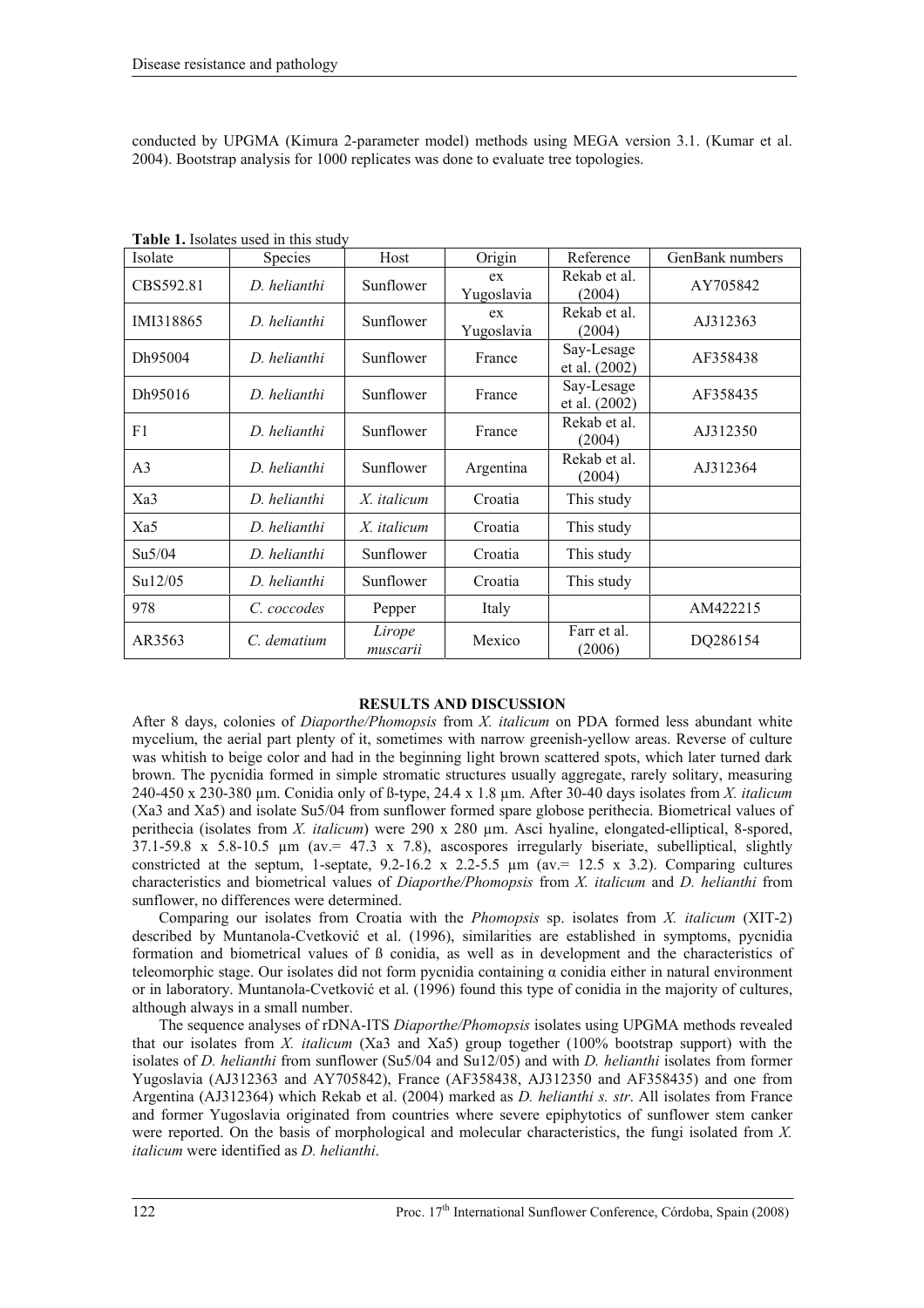

**Fig. 1.** Molecular phylogenetic tree based on ITS1-5.8S gene-ITS2 sequences using UPGMA -Kimura 2 parameter model. Numbers above each branch represent percentages of 1000 bootstrap repetitions. *C. coccodes* (AM422215) and *C. dematium* (DQ286154) were used as an outgroup. The scale bar shows the number of substitutions per site.

#### **REFERENCES**

- Cenis, J.L. 1992. Rapid exstraction of fungal DNA for PCR ampification. Nucleic Acids Res. 20:2380. Demazure, B. 1995. *Phomopsis*: Du progrès dans les varietés. Grande Cult. Infos. 41: 39-41.
- Farr, D.F., M.C. Aime, A.Y. Rossman, and M.E. Palm. 2006. Species of *Colletotrichum* on *Agavaceae*. Mycol. Res. 110:1395-1408.
- Franco, A.D., and A.O. Morales. 1997. Influence of sunflower stem canker (*Diaporthe helianthi*) on seed quality and yield during seed development. Helia 26:57-62.
- [Kumar, S., K. Tamura, and M. Nei. 2004. MEGA3: Integrated software for Molecular Evolutionary](http://www.ncbi.nlm.nih.gov/entrez/query.fcgi?db=PubMed&cmd=Retrieve&dopt=Citation&list_uids=15260895)  [Genetics Analysis and sequence alignment. Brief. Bioinform. 5:150-163.](http://www.ncbi.nlm.nih.gov/entrez/query.fcgi?db=PubMed&cmd=Retrieve&dopt=Citation&list_uids=15260895)
- Mengistu, A., and N. Reddy. 2005. Detection of *Phomopsis longicolla* T. W. Hobbs and its Pathogenicity on *Glicine max* (L.) Merr. and Weed Hosts. Seed Technol. 27:97-100.
- Mihaljcevic, M., and M. Muntanola-Cvetkovic. 1985. Response of sunflower plants to different *Phomopsis* isolates. II. From weeds. p. 419-424. In: Proc. XI Int. Sunf. Conf. Mar del Plata, Argentina.
- Mihaljcevic, M., M. Petrov, and M. Muntanola-Cvetkovic. 1980. *Phomopsis* sp., a new parasite of sunflower in Yugoslavia. Savrem. poljop. 28:531-539.
- Muntanola-Cvetkovic, M., M. Mihaljcevic, and M. Petrov. 1981. On the identity of the causative agent of a serious *Phomopsis - Diaporthe* disease in sunflower plant. Nova Hedwigia 34:417-435.
- Muntanola-Cvetkovic, M., J. Vukojevic, and M. Mihaljcevic. 1996. Cultural growth patterns and incompatibility reaction in *Diaporthe* and *Phomopis* population. J. Phytopathol. 144:285-295.
- Nikandrow, A., G.J. Weidemann, and B.A. Auld. 1990. Incidence and pathogenicity of *Colletotrichum orbiculare* and a *Phomopsis* sp. on *Xanthium* spp. Plant Disease 74:796-799.
- Piven', V.T., E.G. Dolzhenko, and L. Slysar'. 2000. *Cyclahaena xanthifolia* a potential alternative host of *Phomopsis* species. Zashchita i Karantin Rastenii 5:28-29.